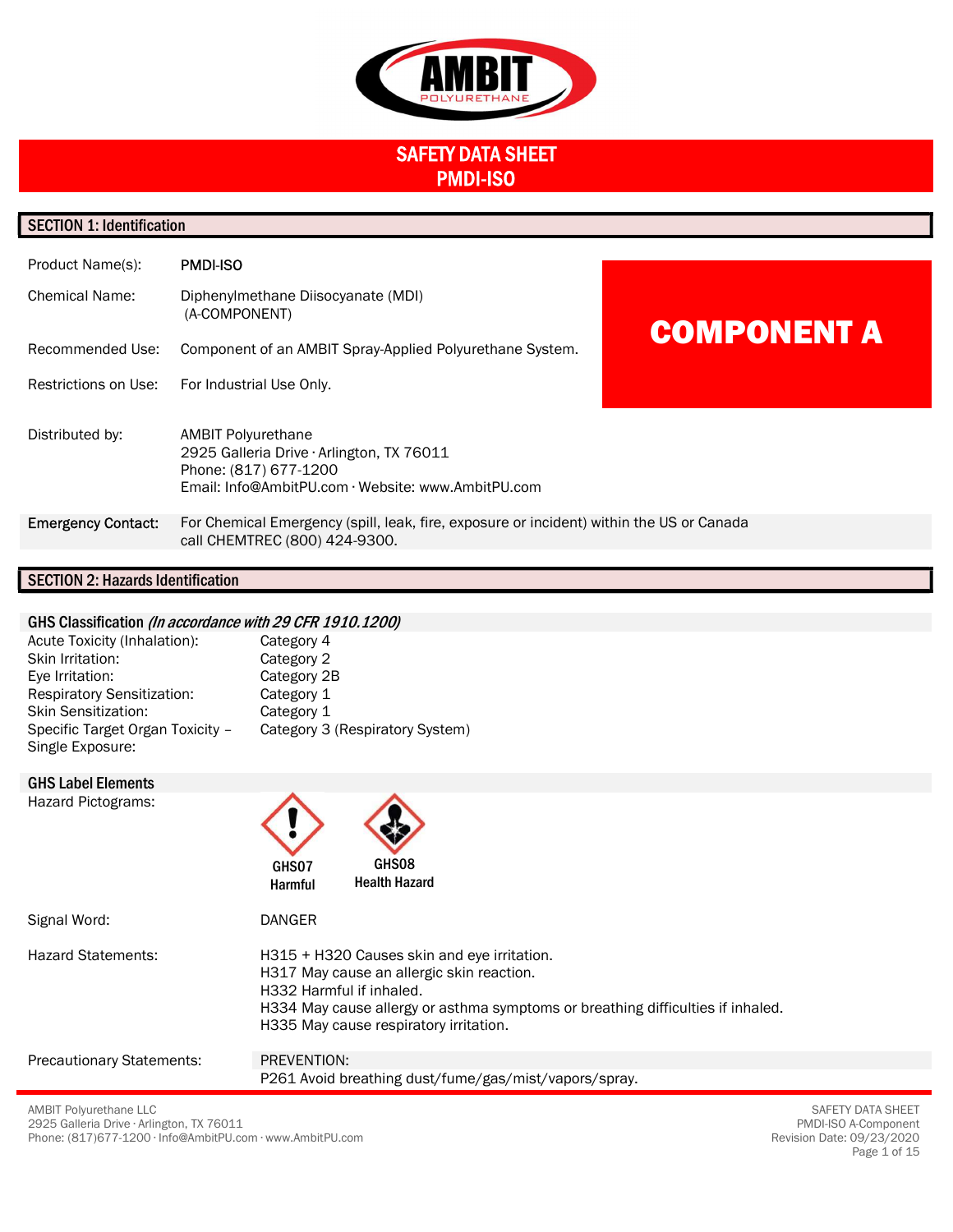P264 Wash skin thoroughly after handling. P271 Use only outdoors or in a well-ventilated area. P272 Contaminated work clothing should not be allowed out of the workplace. P280 Wear protective gloves. P285 In case of inadequate ventilation, wear respiratory protection. RESPONSE: P302 + P352 If on skin, wash with plenty of soap and water. P304 + P340 + P312 If inhaled, remove person to fresh air and keep comfortable for breathing. Call Poison Control Center/doctor if you feel unwell. P305 + P351 + P338 If in eyes, rinse cautiously with water for several minutes. Remove contact lenses, if present and easy to do so. Continue rinsing. P333 + P313 If skin irritation or rash occurs, get medical advice/attention. P337 + P313 If eye irritation persists, get medical advice/attention. P342 + P311 If experiencing respiratory symptoms, call Poison Control Center/doctor. P362 Take off contaminated clothing and wash before reuse. STORAGE: P403 + P233 Store in well-ventilated place. Keep container tightly closed. P405 Store locked up. DISPOSAL: P501 Dispose of contents/container to an approved facility in accordance with local, regional, national and international regulations.

Other Hazards: None known.

# Section 3: Composition/Information on Ingredients

Substance/Mixture: Substance

| <b>Hazardous Components</b>           |           |                   |
|---------------------------------------|-----------|-------------------|
| <b>Chemical Name</b>                  | CAS#      | Concentration (%) |
| Diphenylmethanediisocyanate           | 9016-87-9 | 50-70             |
| 4,4' - methylenediphenyl diisocyanate | 101-68-8  | 30-50             |
| $\overline{\phantom{a}}$<br>$-1$<br>. | $\cdots$  | .                 |

The specific chemical identity and/or exact percentage (concentration) of composition may be withheld as a trade secret.

| <b>Section 4: First-Aid Measures</b> |                                                                                                                                                                                                                                                                                                                                                                                                                                                                                                                                                                                                                                                                                                                                 |
|--------------------------------------|---------------------------------------------------------------------------------------------------------------------------------------------------------------------------------------------------------------------------------------------------------------------------------------------------------------------------------------------------------------------------------------------------------------------------------------------------------------------------------------------------------------------------------------------------------------------------------------------------------------------------------------------------------------------------------------------------------------------------------|
| <b>General Advice:</b>               | Move out of dangerous area. Do not leave the victim unattended. Consult a physician. Show this<br>safety data sheet to the doctor in attendance.                                                                                                                                                                                                                                                                                                                                                                                                                                                                                                                                                                                |
| If Inhaled:                          | If breathed in, move person into fresh air. Call a physician or poison control center immediately.<br>Keep patient warm and at rest. Keep respiratory tract clear. If breathing is difficult, give oxygen. If<br>breathing is irregular or stopped, administer artificial respiration. If unconscious, place in recovery<br>position and seek medical advice. Consult a physician immediately if symptoms such as shortness of<br>breath or asthma are observed. A hyper-reactive response to even minimal concentrations of<br>diisocyanates may develop in sensitized persons. LC50 (rat): ca. $490$ mg/m <sup>3</sup> (4 hours): using<br>experimentally produced respirable aerosol having aerodynamic diameter <5 microns. |
| In case of Skin Contact:             | In case of skin contact, immediately flush skin with soap and plenty of water. Take of contaminated<br>clothing and shoes immediately. Wash contaminated clothing before reuse. Thoroughly clean shoes<br>before reuse. Call a physician if irritation develops or persists. An MDI study has demonstrated that a<br>polyglycol-based skin cleanser (such as D-TamTM, PEG-400) or corn oil may be more effective than<br>soap and water.                                                                                                                                                                                                                                                                                        |
| In case of Eye Contact:              | Rinse immediately with plenty of water, also under the eyelids for at least 15 minutes. If easy to do,<br>remove contact lens, if worn. Protect unharmed eye. Keep eye wide open while rinsing If eye irritation<br>persists, consult a specialist.                                                                                                                                                                                                                                                                                                                                                                                                                                                                             |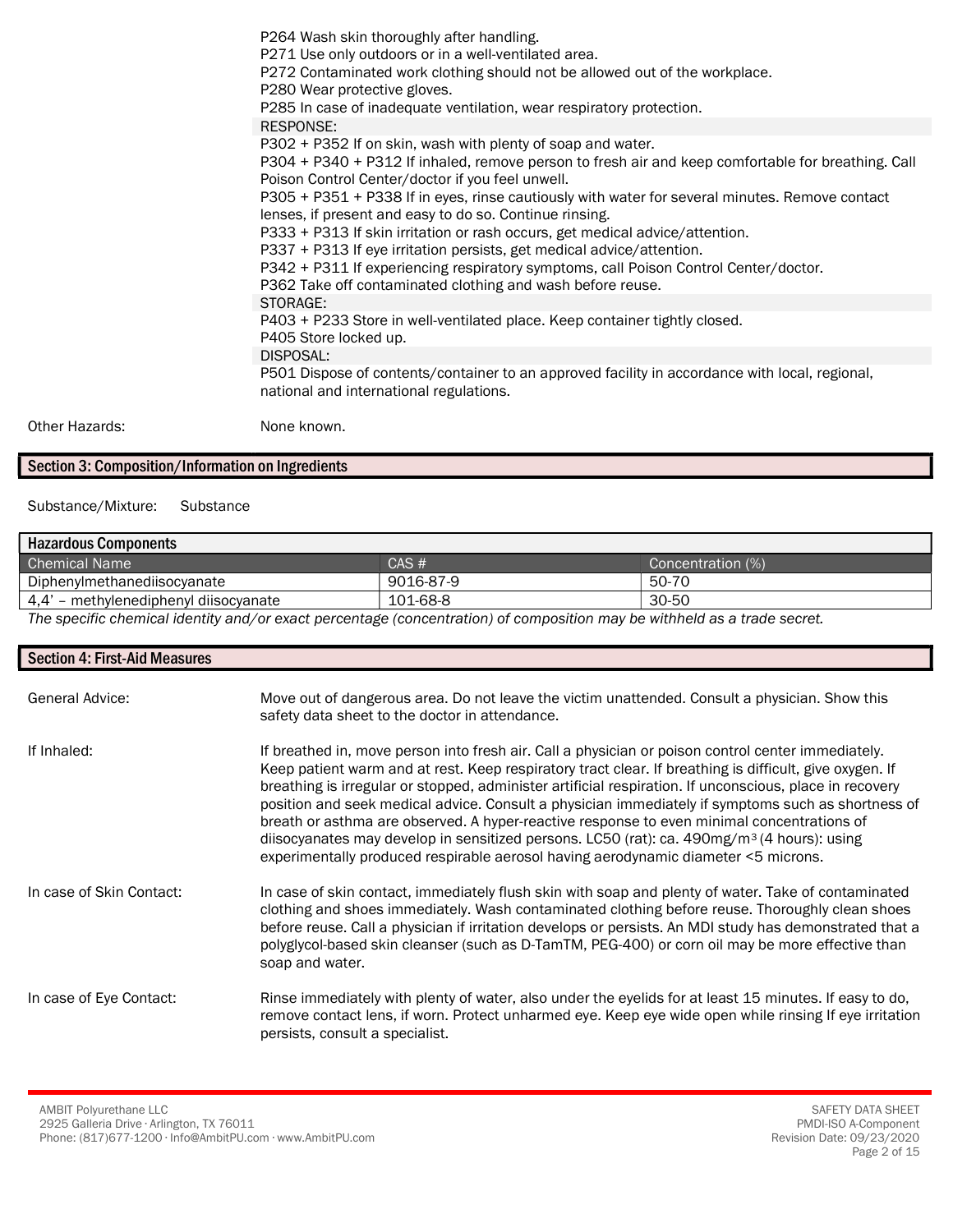| If Swallowed:                                                  | Gently wipe or rinse the inside of the mouth with water. DO NOT induce vomiting unless directed to<br>do so by a physician or poison control center. Keep respiratory tract clear. Keep at rest. If a person<br>vomits when lying on his/her back, place him/her in the recovery position. Never give anything by<br>mouth to an unconscious person. Take victim immediately to hospital. If symptoms persist, call a<br>physician.                                                                                                                                                                                                                              |
|----------------------------------------------------------------|------------------------------------------------------------------------------------------------------------------------------------------------------------------------------------------------------------------------------------------------------------------------------------------------------------------------------------------------------------------------------------------------------------------------------------------------------------------------------------------------------------------------------------------------------------------------------------------------------------------------------------------------------------------|
| Most Important Symptoms and<br>Effects, both Acute and Delayed | Severe allergic skin reactions, bronchiospasm and anaphylactic shock. This product is a respiratory<br>irritant and potential respiratory sensitizer: repeated inhalation of vapor or aerosol at levels above<br>the occupational exposure limit could cause respiratory sensitization. Symptoms may include<br>irritation to the eyes, nose, throat and lungs, possibly combined with dryness of the throat, tightness<br>of chest and difficulty in breathing. The onset of the respiratory symptoms may be delayed for several<br>hours after exposure. A hyper-reactive response to even minimal concentrations of MDI may develop<br>in sensitized persons. |
| Protection of First-Aiders:                                    | No action shall be taken involving any personal risk or without suitable training. It may be dangerous<br>to the person providing aid to give mouth-to-mouth resuscitation. If potential for exposure exists refer<br>to Section 8 for specific personal protective equipment. First-Aid Responders should pay attention to<br>self-protection and use the recommended protective clothing.                                                                                                                                                                                                                                                                      |
| Notes to Physician:                                            | Symptomatic and supportive therapy as needed. Following severe exposure medial follow-up should<br>be monitored for at least 48 hours. The first-aid procedure should be established in consultation with<br>the doctor responsible for industrial medicine.                                                                                                                                                                                                                                                                                                                                                                                                     |

# Section 5: Firefighting Measures

| Suitable Extinguishing Media:                                               | Use extinguishing measures that are appropriate to local circumstances and the surrounding<br>environment. Foam, Carbon dioxide (CO <sub>2</sub> ), Dry powder.                                                                                                                                                                                                                                                                                                                                                 |
|-----------------------------------------------------------------------------|-----------------------------------------------------------------------------------------------------------------------------------------------------------------------------------------------------------------------------------------------------------------------------------------------------------------------------------------------------------------------------------------------------------------------------------------------------------------------------------------------------------------|
| Unsuitable Extinguishing Media:<br>Specific Hazards During<br>Firefighting: | Water may be used if no other is available and then in copious quantities. Reaction between water<br>and hot isocyanate may be vigorous.<br>Do not allow run-off from firefighting to enter drains or water courses. The pressure in sealed<br>containers can increase under the influence of heat. Exposure to decomposition products may be a<br>hazard to health.                                                                                                                                            |
| <b>Hazardous Combustion</b><br>Products:                                    | Combustion products may include: carbon monoxide, carbon dioxide, nitrogen oxides, hydrocarbons<br>and HCN. In the event of extreme heat (>500 °C), aniline is suspected of being formed.                                                                                                                                                                                                                                                                                                                       |
| <b>Specific Extinguishing Methods:</b>                                      | Cool containers/tanks with water spray.                                                                                                                                                                                                                                                                                                                                                                                                                                                                         |
| Further Information:                                                        | Standard procedure for chemical fires. Due to reaction with water producing $CO2$ – gas, a hazardous<br>build-up of pressure could result if contaminated containers are re-sealed. Collect contaminated fire<br>extinguishing water separately. This must not be discharged into drains. Prevent fire extinguishing<br>water from contaminating surface water or the ground water system. Fire residues and contaminated<br>fire extinguishing water must be disposed of in accordance with local regulations. |
| Special Protective Equipment for<br>Firefighters:                           | Wear an approved positive pressure self-contained breathing apparatus in addition to standard<br>firefighting gear.                                                                                                                                                                                                                                                                                                                                                                                             |

# Section 6: Accidental Release Measures

| Personal Precautions, Protective | Immediately evacuate personnel to safe areas. Use personal protective equipment. If specialized       |
|----------------------------------|-------------------------------------------------------------------------------------------------------|
| Equipment and Emergency          | clothing is required to deal with the spillage, take note of any information in Section 8 on suitable |
| Procedures:                      | and unsuitable materials. Ensure adequate ventilation. Keep people away from the upwind of            |
|                                  | spill/leak. Only qualified personnel equipped with suitable protective equipment may intervene. For   |
|                                  | additional precautions and advice on safe handling, see Section 7. Never return spills in original    |
|                                  | containers for re-use. Make sure that there is a sufficient amount of neutralizing/absorbent material |
|                                  | near the storage area. The danger areas must be delimited and identified using relevant warning and   |
|                                  | safety signs. Treat recovered material as described in the section "Disposal Considerations". For     |
|                                  | disposal considerations, see Section 13.                                                              |

AMBIT Polyurethane LLC 2925 Galleria Drive ∙ Arlington, TX 76011 Phone: (817)677-1200 ∙ Info@AmbitPU.com ∙ www.AmbitPU.com

SAFETY DATA SHEET PMDI-ISO A-Component Revision Date: 09/23/2020 Page 3 of 15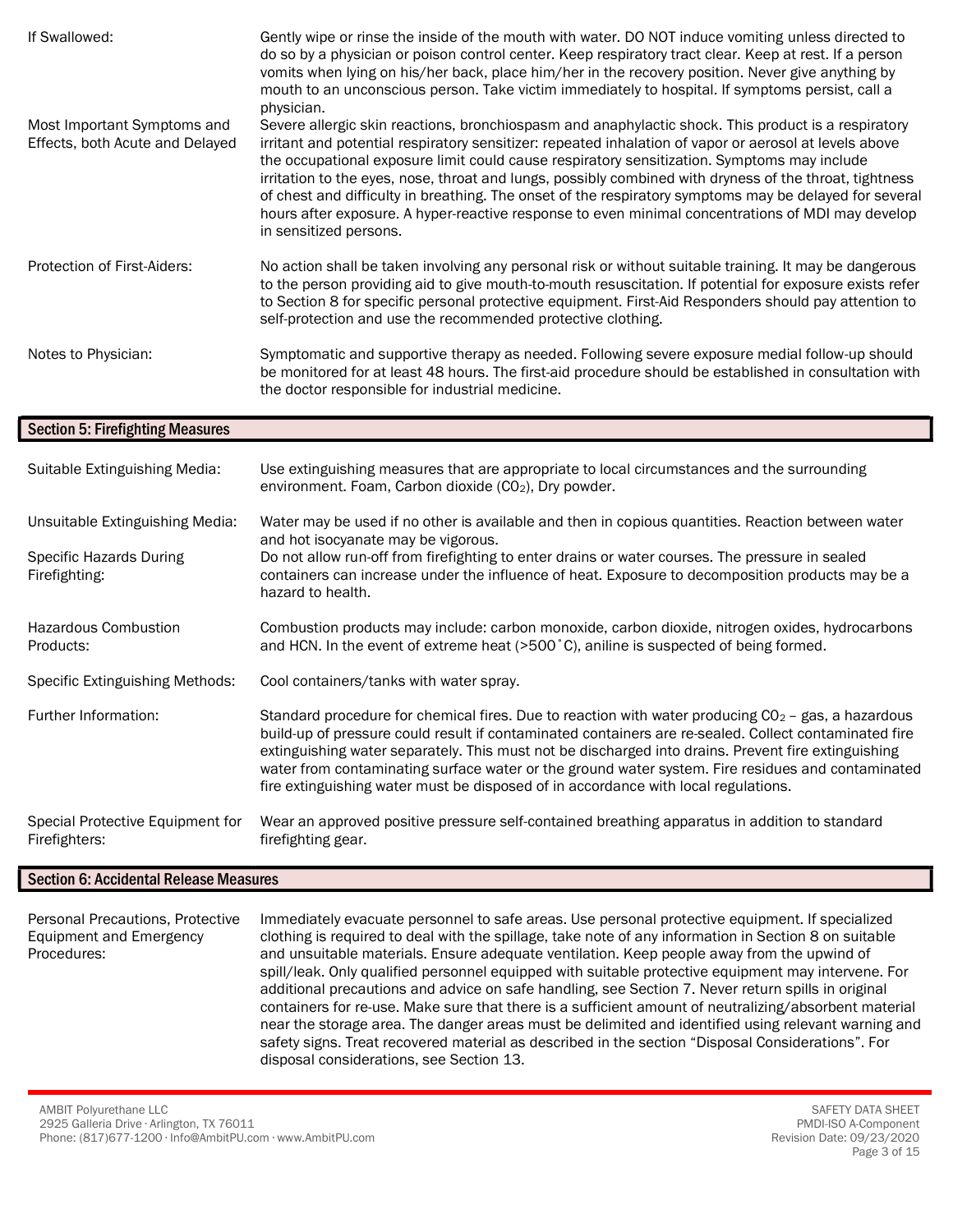Environmental Precautions: Do not allow uncontrolled discharge of product into the environment. Do not allow material to contaminate ground water system. Prevent product from entering drains. Prevent further leakage or spillage if safe to do so. Local authorities should be advised if significant spillages cannot be contained. If the product contaminates rivers and lakes or drains inform respective authorities. Methods and Materials for Containment and Cleaning up: Clean-up methods – small spillage. Contain spillage, soak up with non-combustible absorbent material, (e.g. sand, earth, diatomaceous earth, vermiculite) and transfer to a container for disposal according to local/national regulations (see section 13). Clean contaminated surface thoroughly. Sweep up or vacuum up spillage and collect in suitable container for disposal. Neutralize small spillages with decontaminant. The compositions of liquid decontaminants are given in Section 16. Remove and dispose of residues. Clean-up methods – large spillage if the product is in its solid form: Spilled MDI flakes should be picked up carefully. The area should be vacuum cleaned to remove remaining dust particles completely. If the product is in its liquid form: Soak up with inert absorbent material (e.g. sand, silica gel, acid binder, universal binder, sawdust). Leave to react for at least 30 minutes. Shovel into open-top drums for further decontamination. Wash the spillage area with water. Test atmosphere for MDI vapor. Keep in suitable, closed containers for disposal.

| <b>Section 7: Handling and Storage</b>              |                                                                                                                                                                                                                                                                                                                                                                                                                                                                                                                                                                                                                                                                                                                                                                                                                     |
|-----------------------------------------------------|---------------------------------------------------------------------------------------------------------------------------------------------------------------------------------------------------------------------------------------------------------------------------------------------------------------------------------------------------------------------------------------------------------------------------------------------------------------------------------------------------------------------------------------------------------------------------------------------------------------------------------------------------------------------------------------------------------------------------------------------------------------------------------------------------------------------|
| <b>Technical Measures:</b>                          | Ensure that eyewash stations and safety showers are close to the workstation location.                                                                                                                                                                                                                                                                                                                                                                                                                                                                                                                                                                                                                                                                                                                              |
| Local/Total Ventilation:                            | Use only with adequate ventilation.                                                                                                                                                                                                                                                                                                                                                                                                                                                                                                                                                                                                                                                                                                                                                                                 |
| Advice on Protection Against Fire<br>and Explosion: | Normal measures for preventative fire protection.                                                                                                                                                                                                                                                                                                                                                                                                                                                                                                                                                                                                                                                                                                                                                                   |
| Advice on Safe Handling:                            | For personal protection see Section 8. Avoid formation of aerosol. Do not breath vapor/spray<br>mist/dust. Do not swallow. Do not get in eyes or mouth or on skin. Do not get on skin or clothing.<br>Avoid exposure - obtain special instructions before use. Smoking, eating and drinking should be<br>prohibited in the application area. Provide sufficient air exchange and/or exhaust in work rooms.<br>Keep container closed when not in use. Open drum carefully as content may be under pressure.<br>Dispose of rinse water in accordance with local, regional, national and international regulations.<br>Persons susceptible to skin sensitization problems or asthma, allergies, chronic or recurrent<br>respiratory disease should not be employed in any process in which this mixture is being used. |
| <b>Conditions for Safe Storage:</b>                 | Keep container tightly closed in a dry and well-ventilated place. Keep in properly labelled containers.<br>Observe label precautions. Protect from moisture. Electrical installation/working materials must<br>comply with the technological safety standards. Containers which are opened must be carefully<br>resealed and kept upright to prevent leakage.                                                                                                                                                                                                                                                                                                                                                                                                                                                       |
| Materials to Avoid:                                 | Acids, Amines, Bases, Metals, Water                                                                                                                                                                                                                                                                                                                                                                                                                                                                                                                                                                                                                                                                                                                                                                                 |
| Recommended Storage<br>Temperature:                 | 68-77°F / 20-25°C                                                                                                                                                                                                                                                                                                                                                                                                                                                                                                                                                                                                                                                                                                                                                                                                   |

Further Information on Storage Stability: Stable under recommended storage conditions.

# Section 8: Exposure Controls/Personal Protection

# Components with Workplace Control Parameters

| <b>Components</b>                   | CAS#     | <b>Value Type</b><br>(Form of Exposure) | <b>Control Parameters/</b><br><b>Permissible Concentration</b> | <b>Basis</b> |
|-------------------------------------|----------|-----------------------------------------|----------------------------------------------------------------|--------------|
| 4.4'-methylenediphenyl diisocyanate | 101-68-8 | TWA                                     | 0.005 ppm                                                      | <b>ACGIH</b> |
|                                     |          |                                         | $0.02$ ppm                                                     | OSHA Z-1     |
|                                     |          |                                         | 0.2 mg/m <sup>3</sup>                                          |              |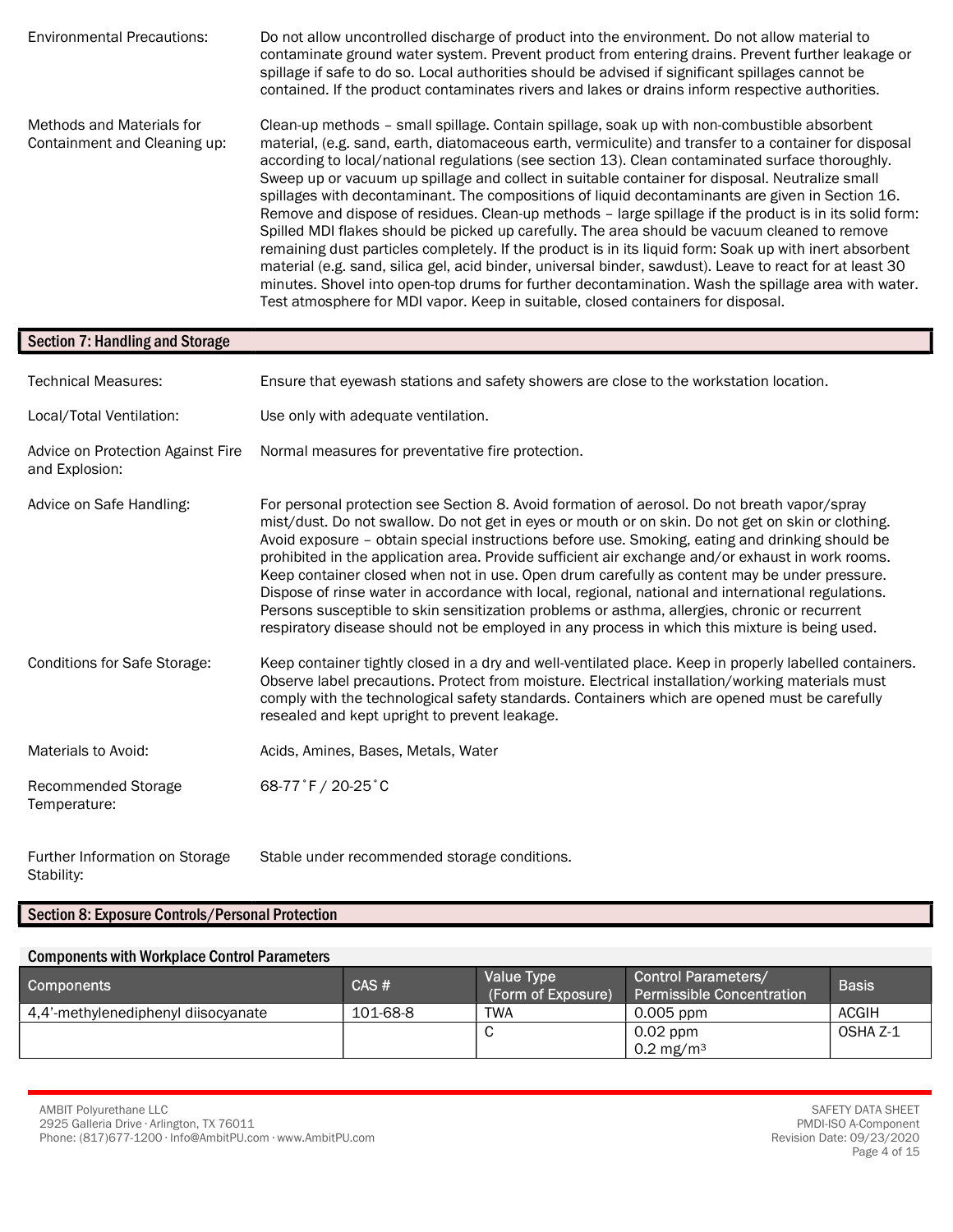

# Respiratory Protection:

Use a properly fitted, air purifying or air-fed respirator complying with an approved standard If a risk assessment indicates this is necessary. Respirator selection must be based on known or anticipated exposure levels, the hazards of the product and the safe working limits of the selected respirator. In emergency, non-routine and unknown exposure situations, including confined space entries, a NIOSH-certified full-face piece pressure demand self-contained breathing apparatus (SCBA) or a full-face piece pressure demand supplied air respirator (SAR) with auxiliary self-contained air supply, should be used.

# Hand Protection:

The suitability for a specific workplace should be discussed with the producers of the protective gloves. Protective gloves should be worn when handling freshly made polyurethane products to avoid contact with trace residual materials which may be hazardous in contact with skin. Use chemical resistant gloves classified under Standard EN374: protective gloves against chemicals and microorganisms. Examples of glove materials that might provide suitable protection include: butyl rubber, chlorinated polyethylene, polyethylene, ethyl vinyl alcohol copolymers, laminated ("EVAL", polychloroprene (neoprene\*), nitrile/butadiene rubber ("nitrile" or "NBR"), polyvinyl chloride ("PVC" or "vinyl"), fluoroelastomer (Viton\*). When prolonged or frequently repeated contact may occur, a glove with protection class of 5 or higher (breakthrough time greater than 240 minutes according to EN374) is recommended. When only brief contact is expected, a glove with protection class of 3 or higher (breakthrough time greater than 240 minutes according to EN374) is recommended. Notice: The selection of a specific glove for a particular application and duration of use in a workplace should also consider all requisite workplace factors such as, but not limited to: other chemicals that may be handled, physical requirements (cut/puncture protection, dexterity, thermal protection), as well as instructions/specifications provided by the glove supplier.

# Eye Protection:

Safety eyewear complying with an approved standard should be used when a risk assessment indicates this is necessary to avoid exposure to liquid splashes, mists or dusts. Chemical splash goggles. Always wear eye protection when the potential for inadvertent eye contact with the product cannot be excluded. Please follow all applicable local/national requirements when selecting protective measures for a specific workplace. Ensure that eyewash stations and safety showers are close to the work location.



Skin and Body Protection:

Impervious clothing. Choose body protection according to the amount and concentration of the dangerous substance at the work place. Recommended: Overall (preferably heavy cotton) or Tyvek-Pro Tech 'C', Tyvek Pro 'F' disposable coverall.

# Protective Measures:

Personal protective equipment comprising of suitable protective gloves, safety goggles and protective clothing. The type of protective equipment must be selected according to the concentration and amount of the dangerous substance at the specific workplace. Ensure that eye flushing systems and safety showers are located close to the working place.



# Hygiene Measures:

Handle in accordance with good industrial hygiene and safety practice. Wash face, hands and any exposed skin thoroughly after handling. Remove contaminated clothing and protective equipment before entering eating areas. When using do not eat or drink or smoke. Contaminated work clothing should not be allowed out of the workplace. Wash hands before breaks and immediately after handling the product. Wash hands before breaks and at the end of the workday.

# Section 9: Physical and Chemical Properties

Appearance Liquid Color **Brown, Clear** Odor Slight, Musty Odor Threshold **No data is available on the product itself.** 

AMBIT Polyurethane LLC 2925 Galleria Drive ∙ Arlington, TX 76011 Phone: (817)677-1200 ∙ Info@AmbitPU.com ∙ www.AmbitPU.com

SAFETY DATA SHEET PMDI-ISO A-Component Revision Date: 09/23/2020 Page 5 of 15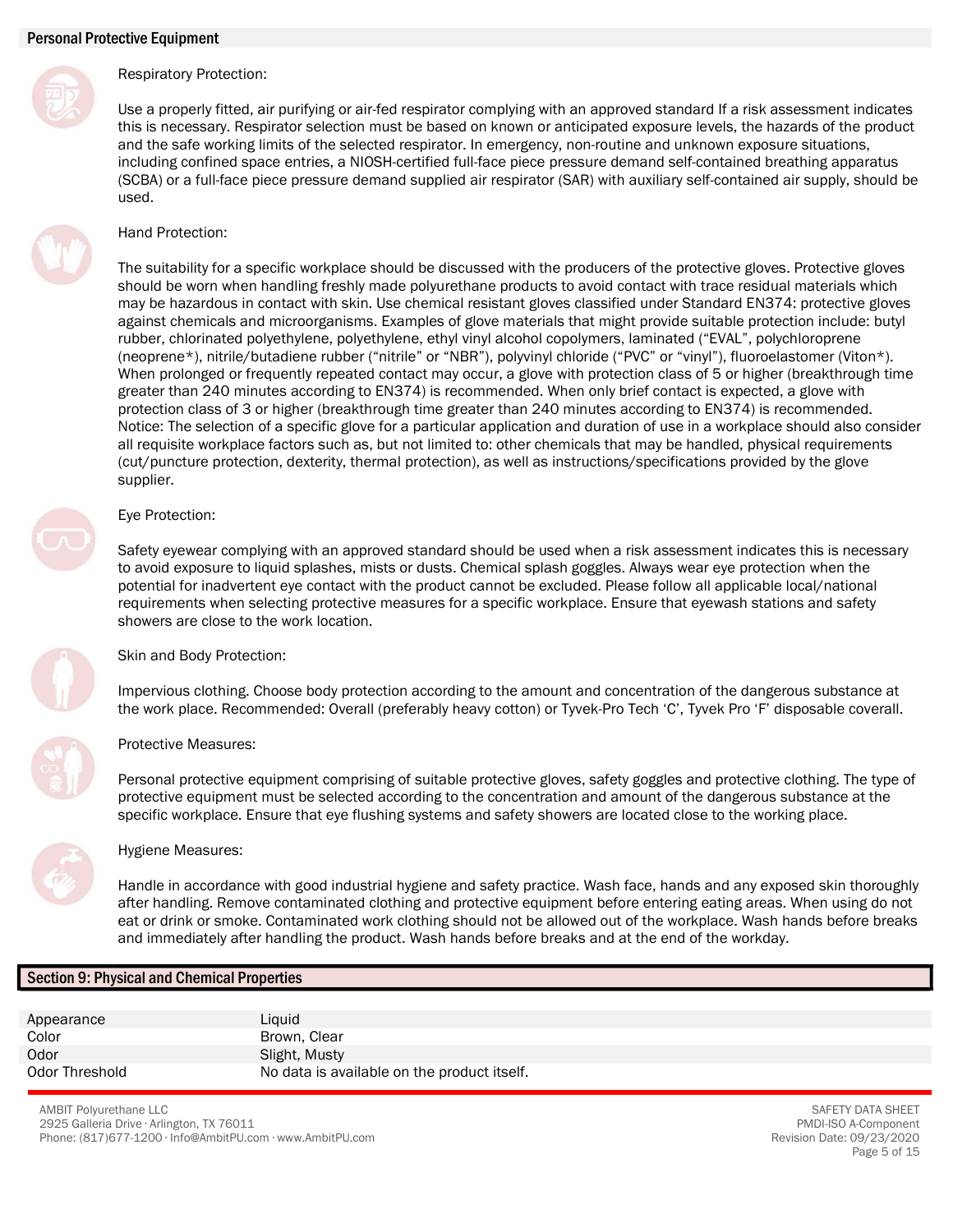| pH                                                         | No data is available on the product itself.                                                                                    |
|------------------------------------------------------------|--------------------------------------------------------------------------------------------------------------------------------|
| <b>Freezing Point</b>                                      | No data is available on the product itself.                                                                                    |
| <b>Melting Point</b>                                       | No data is available on the product itself.                                                                                    |
| <b>Boiling Point</b>                                       | No data is available on the product itself.                                                                                    |
| <b>Flash Point</b>                                         | >302°F / > 150°C (Method: Closed Cup)                                                                                          |
| <b>Evaporation Rate</b>                                    | No data is available on the product itself.                                                                                    |
| Flammability (Solid, Gas)                                  | No data is available on the product itself.                                                                                    |
| Flammability (Liquids)                                     | No data is available on the product itself.                                                                                    |
| Upper Explosion Limit / Upper<br><b>Flammability Limit</b> | No data is available on the product itself.                                                                                    |
| Lower Explosion Limit / Lower<br><b>Flammability Limit</b> | No data is available on the product itself.                                                                                    |
| Vapor Pressure                                             | <0.00001 hPa $(68 \degree F/20 \degree C)$                                                                                     |
| <b>Relative Vapor Density</b>                              | No data is available on the product itself.                                                                                    |
| <b>Relative Density</b>                                    | 1.23                                                                                                                           |
| Density                                                    | 1.23 g/cm <sup>3</sup> (68°F/20°C) (Method: Estimated)                                                                         |
| Solubility in Water                                        | Decomposes in contact with water. (68°F/20°C) (Method: Information given is based on data<br>obtained from similar substances. |
| Solubility in Other Solvents                               | No data is available on the product itself.                                                                                    |
| Partition coefficient: n-<br>octanol/water                 | No data is available on the product itself.                                                                                    |
| Auto-Ignition Temperature                                  | No data is available on the product itself.                                                                                    |
| <b>Thermal Decomposition</b>                               | No data is available on the product itself.                                                                                    |
| Self-Accelerating Decomposition<br>Temperature (SADT)      | No data is available on the product itself.                                                                                    |
| Viscosity, Dynamic                                         | 200 mPa.s (77°F/25°C)                                                                                                          |
| <b>Explosive Properties</b>                                | No data is available on the product itself.                                                                                    |
| <b>Oxidizing Properties</b>                                | No data is available on the product itself.                                                                                    |
| <b>Particle Size</b>                                       | No data is available on the product itself.                                                                                    |

# Section 10: Stability and Reactivity

| Reactivity:                            | No dangerous reaction known under conditions of normal use.                                                                                                                                                                                                                                                                                                                                                                                                                                                                                                         |
|----------------------------------------|---------------------------------------------------------------------------------------------------------------------------------------------------------------------------------------------------------------------------------------------------------------------------------------------------------------------------------------------------------------------------------------------------------------------------------------------------------------------------------------------------------------------------------------------------------------------|
| <b>Chemical Stability:</b>             | Stable under normal conditions.                                                                                                                                                                                                                                                                                                                                                                                                                                                                                                                                     |
| Possibility of Hazardous<br>Reactions: | Reaction with water (moisture) produces $CO2$ gas. Exothermic reaction with materials containing<br>active hydrogen groups. The reaction becomes progressively more vigorous and can be violent at<br>higher temperatures if the miscibility of the reaction partners is good or is supported by stirring or by<br>the presence of solvents. MDI is insoluble with, and heavier than water and sinks to the bottom but<br>reacts slowly at the interface. A solid water-insoluble layer of polyurea is formed at the interface by<br>liberating carbon dioxide gas. |
| Conditions to Avoid:                   | Extremes of temperature and direct sunlight. Exposure to air or moisture over prolonged periods.                                                                                                                                                                                                                                                                                                                                                                                                                                                                    |
| Incompatible Materials:                | Acids, Amines, Bases, Metals, Water                                                                                                                                                                                                                                                                                                                                                                                                                                                                                                                                 |
| Hazardous Decomposition<br>Products:   | Combustion products may include: carbon monoxide, carbon dioxide, nitrogen oxides, hydrocarbons<br>and HCN. In the event of extreme heat (>932 °F/>500 °C), aniline is suspected of being formed.                                                                                                                                                                                                                                                                                                                                                                   |

# Section 11: Toxicological Information

| Section 11. TOXICOIOGICAL INTOITIATION    |                                                                    |  |
|-------------------------------------------|--------------------------------------------------------------------|--|
| Information on Likely Routes of Exposure: | No data is available on the product itself.                        |  |
| <b>Acute Toxicity:</b>                    |                                                                    |  |
| Acute Oral Toxicity - Product:            | LD50 (Rat, Male): >10,000 mg/kg<br>Method: OECD Test Guideline 401 |  |

AMBIT Polyurethane LLC 2925 Galleria Drive ∙ Arlington, TX 76011 Phone: (817)677-1200 ∙ Info@AmbitPU.com ∙ www.AmbitPU.com

SAFETY DATA SHEET PMDI-ISO A-Component Revision Date: 09/23/2020 Page 6 of 15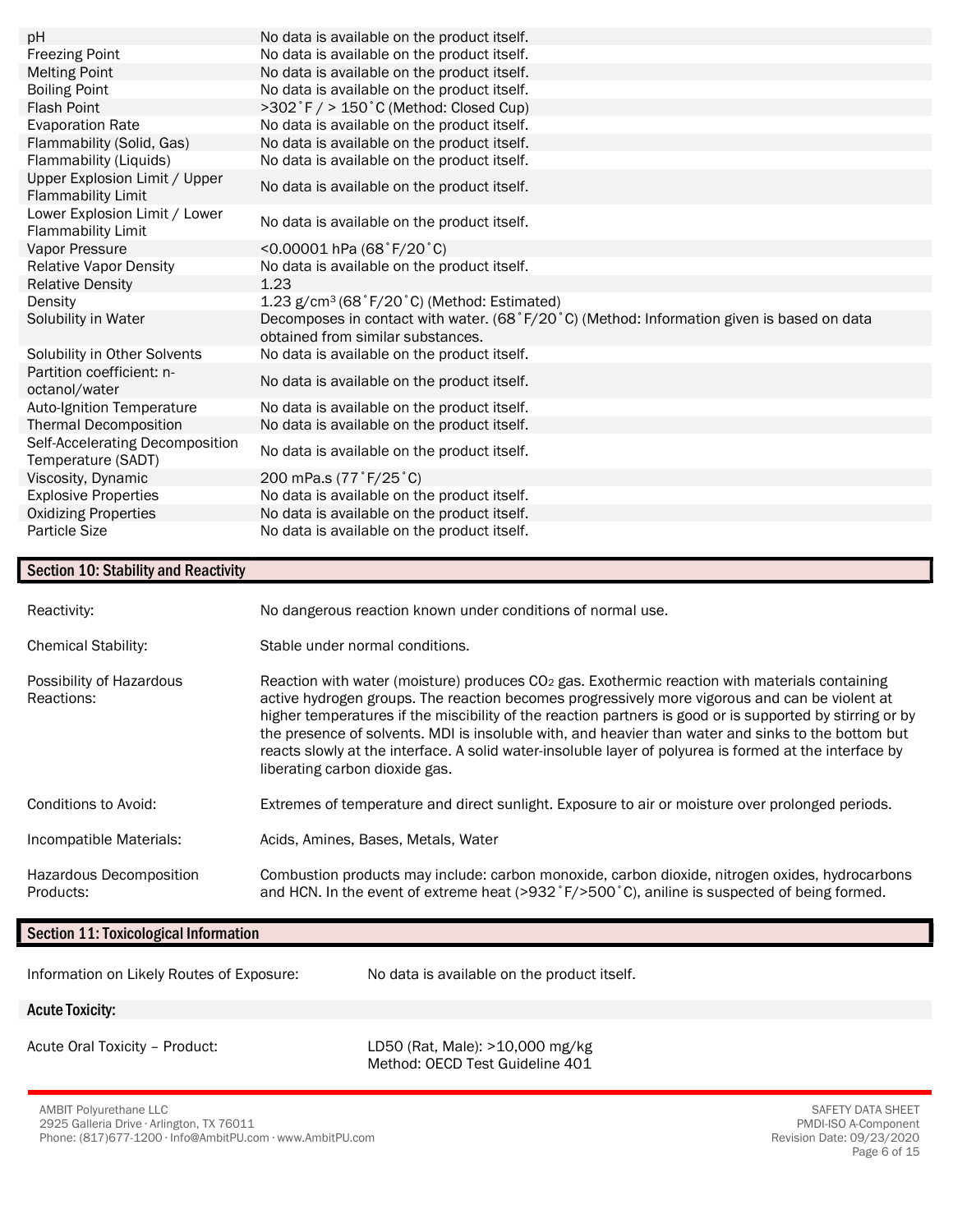| Acute Inhalation Toxicity - Product:                                                                                                                                                                                                                                 |                                                                                                                                                                       | Exposure Time: 4 hours<br>Test Atmosphere: dust/mist<br>Method: Calculation Method | Acute toxicity estimate: 1.36 mg/l                                                                                                                                                                                                                                                  |
|----------------------------------------------------------------------------------------------------------------------------------------------------------------------------------------------------------------------------------------------------------------------|-----------------------------------------------------------------------------------------------------------------------------------------------------------------------|------------------------------------------------------------------------------------|-------------------------------------------------------------------------------------------------------------------------------------------------------------------------------------------------------------------------------------------------------------------------------------|
| Acute Dermal Toxicity - Product:                                                                                                                                                                                                                                     |                                                                                                                                                                       |                                                                                    | LD50 (Rabbit, Male and Female): >9,400 mg/kg<br>Method: OECD Test Guideline 402                                                                                                                                                                                                     |
| Acute Toxicity (Other Routes of Administration):                                                                                                                                                                                                                     |                                                                                                                                                                       | No data available.                                                                 |                                                                                                                                                                                                                                                                                     |
| Skin/Corrosion/Irritation                                                                                                                                                                                                                                            |                                                                                                                                                                       |                                                                                    |                                                                                                                                                                                                                                                                                     |
| Component: Diphenylmethanediisocyanate<br>Species: Rabbit<br>Assessment: Irritating to skin.<br>Method: OECD Test Guideline 404<br>Result: Skin Irritation                                                                                                           |                                                                                                                                                                       |                                                                                    | Component: 4,4' - Methylenediphenyl Diisocyanate<br>Species: Rabbit<br>Method: OECD Test Guideline 404<br>Result: Irritating to Skin.                                                                                                                                               |
| Serious Eye Damage / Eye Irritation:                                                                                                                                                                                                                                 |                                                                                                                                                                       |                                                                                    |                                                                                                                                                                                                                                                                                     |
| Component: Diphenylmethanediisocyanate<br>Species: Rabbit<br>Result: Irritation to eyes, reversing within 7 days<br>Assessment: mild eye irritant<br>Method: OECD Test Guideline 405                                                                                 |                                                                                                                                                                       |                                                                                    | Component: 4,4' - Methylenediphenyl Diisocyanate<br>Species: Rabbit<br>Result Mild eye irritation                                                                                                                                                                                   |
| <b>Respiratory or Skin Sensitization:</b>                                                                                                                                                                                                                            |                                                                                                                                                                       |                                                                                    |                                                                                                                                                                                                                                                                                     |
| Component: Diphenylmethanediisocyanate<br><b>Exposure Routes: Skin</b><br>Species: Guinea Pig<br>Method: OECD Test Guideline 406<br>Result: May cause sensitization by skin contact.<br>Component: Diphenylmethanediisocyanate<br>Exposure routes: Respiratory Tract |                                                                                                                                                                       |                                                                                    | Component: 4,4' - Methylenediphenyl Diisocyanate<br><b>Exposure Routes: Skin</b><br>Species: Mouse<br>Method: OECD Test Guideline 429<br>Result: May cause sensitization by skin contact.<br>Component: 4,4' - Methylenediphenyl Diisocyanate<br>Exposure routes: Respiratory Tract |
| Species: Rat<br>Result: Mild Eye Irritation                                                                                                                                                                                                                          |                                                                                                                                                                       |                                                                                    | Species: Guinea Pig<br>Result: May cause sensitization by inhalation.                                                                                                                                                                                                               |
| Assessment:                                                                                                                                                                                                                                                          | inhaled.                                                                                                                                                              |                                                                                    | May Cause an allergic skin reaction. May cause allergy or asthma symptoms or breathing difficulties if                                                                                                                                                                              |
| <b>Germ Cell Mutagenicity</b>                                                                                                                                                                                                                                        |                                                                                                                                                                       |                                                                                    |                                                                                                                                                                                                                                                                                     |
| Product: Genotoxicity in<br>Vitro:                                                                                                                                                                                                                                   | Concentration: 200 ug/plate<br>Metabolic activation: with and without metabolic activation<br>Method: Directive 67/548/EEC, Annex, B.13/14<br><b>Result: Negative</b> |                                                                                    |                                                                                                                                                                                                                                                                                     |
| Product: Genotoxicity in Vivo:                                                                                                                                                                                                                                       | Application Route: Inhalation<br>Result: Not classified due to inconclusive data.                                                                                     |                                                                                    |                                                                                                                                                                                                                                                                                     |
|                                                                                                                                                                                                                                                                      | Application Route: Inhalation<br>Exposure Time: 3 Weeks<br>Dose: 113 mg/m <sup>3</sup><br>Method: OECD Test Guidelines 474<br><b>Result: Negative</b>                 |                                                                                    |                                                                                                                                                                                                                                                                                     |

AMBIT Polyurethane LLC 2925 Galleria Drive ∙ Arlington, TX 76011 Phone: (817)677-1200 ∙ Info@AmbitPU.com ∙ www.AmbitPU.com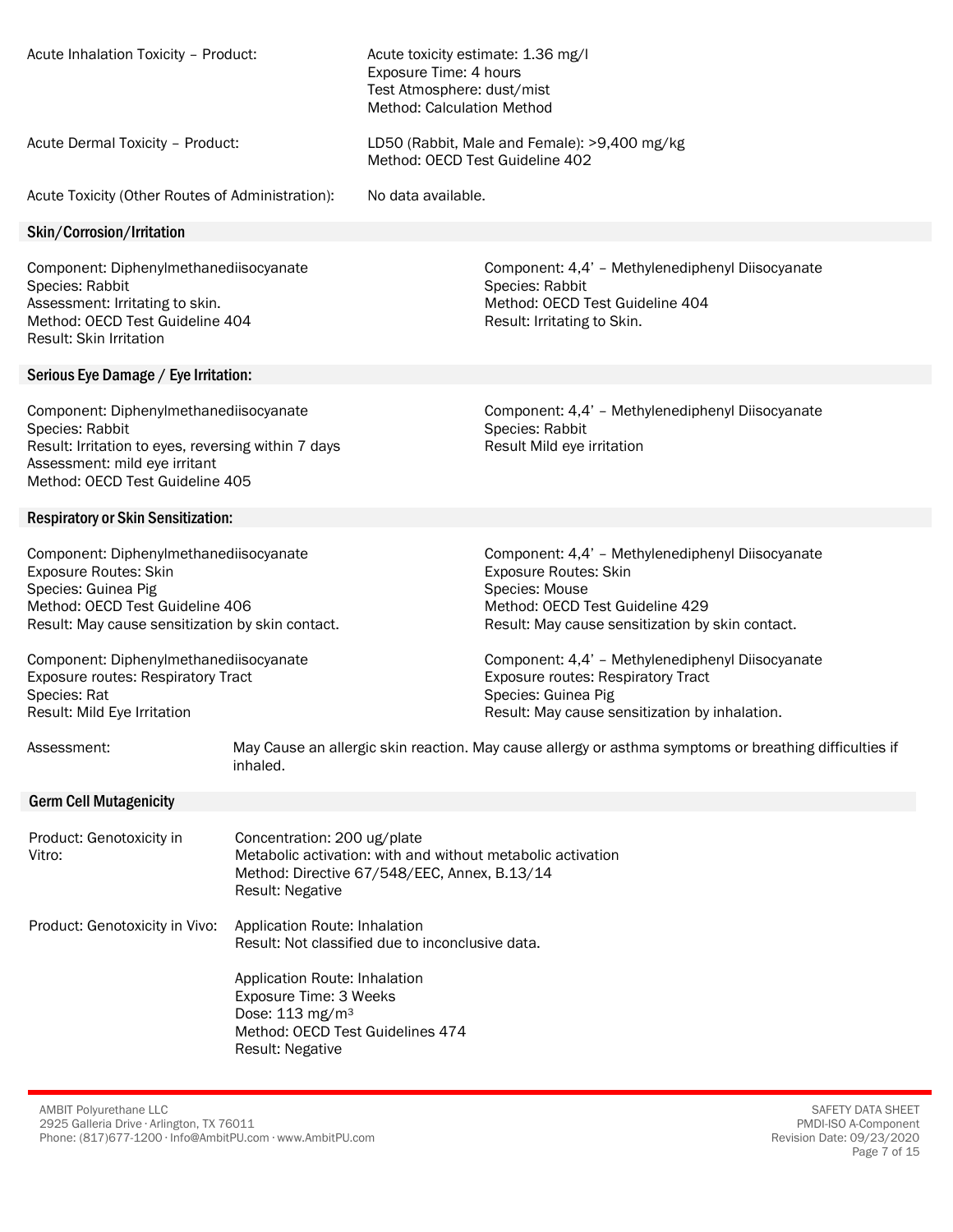| Carcinogenicity                           |                                                                                                                                                                                                                                                                                                                                                                                                                                                                                                                                                                                                                                                                                                                                                                                                                                                                                                                                    |
|-------------------------------------------|------------------------------------------------------------------------------------------------------------------------------------------------------------------------------------------------------------------------------------------------------------------------------------------------------------------------------------------------------------------------------------------------------------------------------------------------------------------------------------------------------------------------------------------------------------------------------------------------------------------------------------------------------------------------------------------------------------------------------------------------------------------------------------------------------------------------------------------------------------------------------------------------------------------------------------|
| Product:                                  | Remarks: Rats have been exposed for two years to a respirable aerosol of polymeric MDI which<br>resulted in a chronic pulmonary irritation at higher concentrations. Only at the top level (6mg/m3),<br>there was a significant incidence of benign tumor of the lung (adenoma) and one malignant tumor<br>(adenocarcinoma). There were no lung tumors at $1mg/m3$ and no effects at 0.2 mg/m <sup>3</sup> . Overall, the<br>tumor incidence, both benign and malignant, and the number of animals with the tumors were not<br>different from controls. The increased incidence of lung tumors is associated with prolonged<br>respiratory irritation and the concurrent accumulation of yellow material in the lung, which occurred<br>throughout the study. In the absence of prolonged exposure to high concentrations leading to chronic<br>irritation and lung damage, it is highly unlikely that tumor formation will occur. |
|                                           | Species: Rat (Male and Female)<br>Application Route: Inhalation<br>Exposure Time: 24 Months<br>Dose: 1mg/m <sup>3</sup><br>Frequency of Treatment: 5 Daily<br>Method: OECD Test Guideline 453<br><b>Result: Positive</b>                                                                                                                                                                                                                                                                                                                                                                                                                                                                                                                                                                                                                                                                                                           |
|                                           | Species: Rat (Male and Female)<br>Application Route: Inhalation<br>Exposure Time: 24 Months<br>Dose: 1mg/m <sup>3</sup><br>Frequency of Treatment: 5 Daily<br>Method: OECD Test Guideline 453<br><b>Result: Positive</b>                                                                                                                                                                                                                                                                                                                                                                                                                                                                                                                                                                                                                                                                                                           |
| Carcinogenicity -<br>Assessment:          | No Data Available.                                                                                                                                                                                                                                                                                                                                                                                                                                                                                                                                                                                                                                                                                                                                                                                                                                                                                                                 |
| <b>IARC</b>                               | No component of this product present at levels greater than or equal to 0.1% is identified as probable,<br>possible or confirmed human carcinogen by IARC.                                                                                                                                                                                                                                                                                                                                                                                                                                                                                                                                                                                                                                                                                                                                                                         |
| <b>ACGIH</b>                              | No Component of this product present at levels greater than or equal to 0.1% is identified as a<br>carcinogen or potential carcinogen by ACGIH.                                                                                                                                                                                                                                                                                                                                                                                                                                                                                                                                                                                                                                                                                                                                                                                    |
| <b>OSHA</b>                               | No component of this product present at levels greater than or equal to 0.1% is identified as a<br>carcinogen or potential carcinogen by OSHA.                                                                                                                                                                                                                                                                                                                                                                                                                                                                                                                                                                                                                                                                                                                                                                                     |
| <b>NTP</b>                                | No component of this product present at levels greater than or equal to 0.1% is identified as a known<br>or anticipated carcinogen by NTP.                                                                                                                                                                                                                                                                                                                                                                                                                                                                                                                                                                                                                                                                                                                                                                                         |
| <b>Reproductive Toxicity</b>              |                                                                                                                                                                                                                                                                                                                                                                                                                                                                                                                                                                                                                                                                                                                                                                                                                                                                                                                                    |
| Product: Effects on Fertility:            | Species: Rat, Male and Female<br>Application Route: Inhalation<br>Method: OECD Test Guideline 414<br>Remarks: No significant adverse effects were reported.                                                                                                                                                                                                                                                                                                                                                                                                                                                                                                                                                                                                                                                                                                                                                                        |
| Product: Effects on Fetal<br>Development: | Species: Rat, Male and Female<br>Application Route: Inhalation<br>General Toxicity Maternal: 4mg/m <sup>3</sup><br>Method: OECD Test Guideline 414<br>Result: No teratogenic effects.                                                                                                                                                                                                                                                                                                                                                                                                                                                                                                                                                                                                                                                                                                                                              |

AMBIT Polyurethane LLC 2925 Galleria Drive ∙ Arlington, TX 76011 Phone: (817)677-1200 ∙ Info@AmbitPU.com ∙ www.AmbitPU.com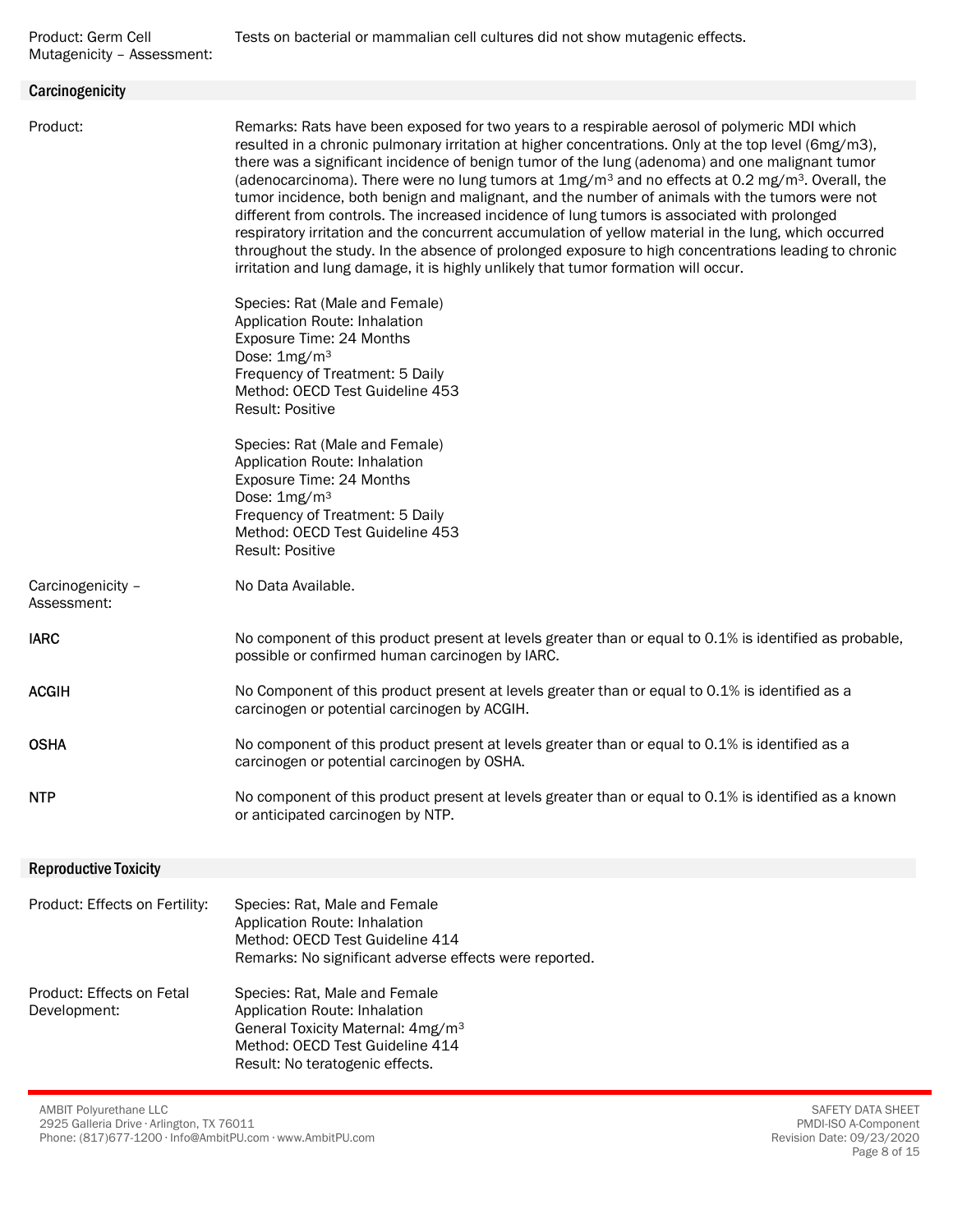| Product: Reproductive | No toxicity to reproduction. No evidence of adverse effects on sexual function and fertility or |
|-----------------------|-------------------------------------------------------------------------------------------------|
| toxicity Assessment:  | development, based on animal experiments.                                                       |

#### Specific Target Organ Toxicity (STOT)

Product: Single Exposure (STOT-SE): Exposure routes: Inhalation Target Organs: Respiratory Tract Assessment: May cause respiratory irritation.

Product: Repeated Exposure (STOT-RE): Assessment: The substance or mixture is not classified as specific target organ toxicant, repeated exposure.

> Remarks: Lung decrement has been reported in some studies as a consequence of repeated exposure to MDI. However, this effect can only be observed after inhalation exposure in the tissue at the point of contact and does not represent systemic toxicity. It is a local effect that is already covered by respiratory irritation (STOT single exposure, Cat. 3) and respiratory sensitization (Category 1). In humans some, but not all epidemiological studies have found long term decreases in ventilatory function and respiratory symptoms (EU RA 2005). However, there is generally co-exposure to other materials and sometimes also to the diisocyanate toluene diisocyanate which may have contributed to lung decrement. Therefore, it is concluded that possible lung effects do not qualify as specific target organ systemic toxicity after repeated exposure in accordance to chapter 3.9.1.6 of the GHS (UNECE 2003). In addition, all warning and safety measures for local effects as well as for acute inhalation toxicity already provide for a protection of workers and professional users that are involved in the handling of MDI.

#### Repeated Dose Toxicity

| Product: | Species: Rat, Male and Female   |
|----------|---------------------------------|
|          | Dose: $0.2 \text{ mg/m}^3$      |
|          | Exposure Time: 2 years          |
|          | Number of Exposures: 5 days     |
|          | Method: OECD Test Guideline 453 |
|          |                                 |

Repeated Dose Toxicity – Assessment No data available.

## Aspiration Toxicity

No Data Available.

#### Experience with Human Exposure

| General Information: | No data available. |
|----------------------|--------------------|
| Inhalation:          | No data available. |
| <b>Skin Contact</b>  | No data available. |
| Ingestion:           | No data available. |

#### Toxicology, Metabolism, Distribution

No data available.

Neurological Effects

No data available.

#### Further Information

Ingestion: No data available.

AMBIT Polyurethane LLC 2925 Galleria Drive ∙ Arlington, TX 76011 Phone: (817)677-1200 ∙ Info@AmbitPU.com ∙ www.AmbitPU.com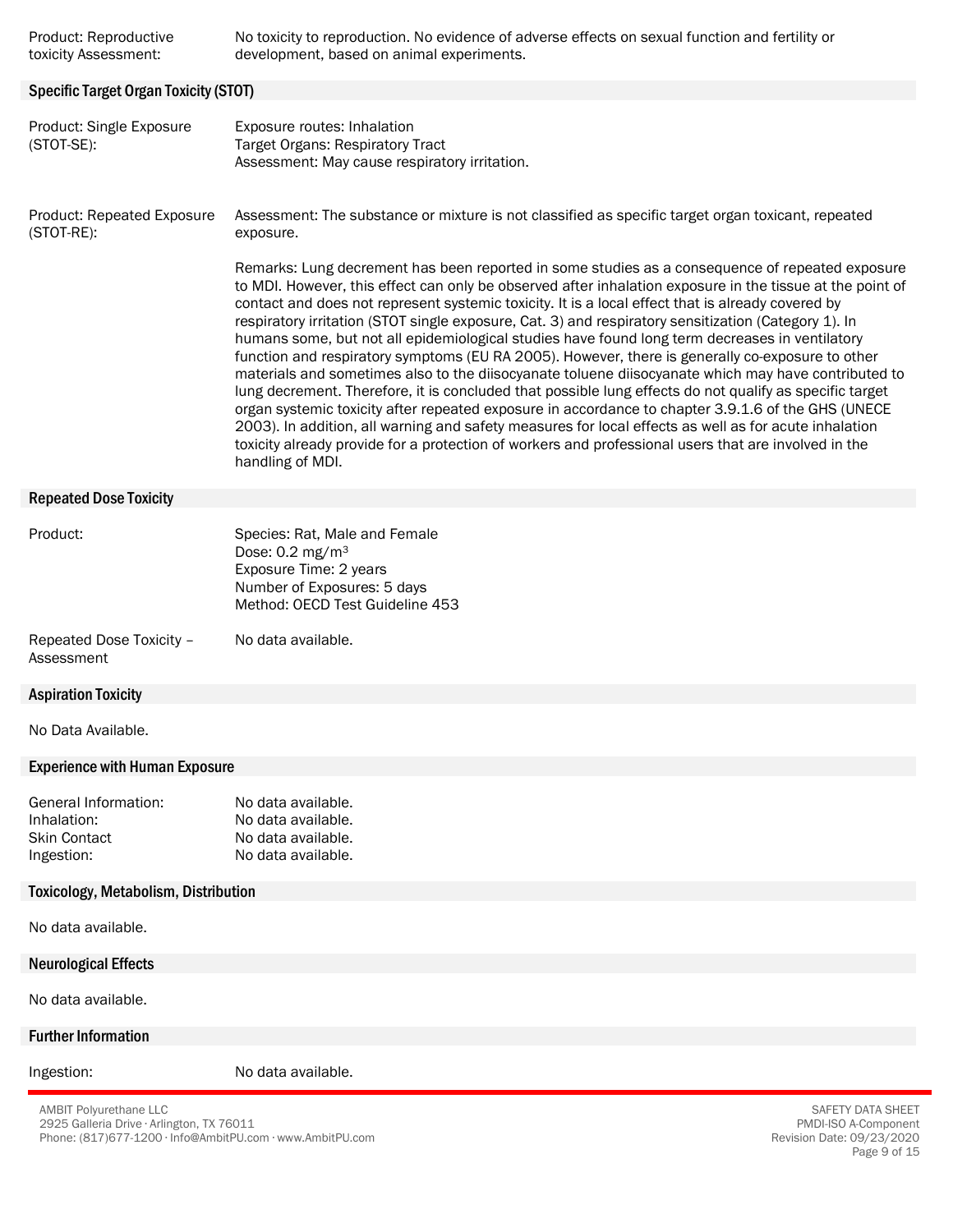# Section 12: Ecological Information

Ecotoxicity

| Ecotoxicity                                                                             |                                                                                                                                                                                                     |
|-----------------------------------------------------------------------------------------|-----------------------------------------------------------------------------------------------------------------------------------------------------------------------------------------------------|
| Toxicity to fish - Product:                                                             | LC50 (Brachydanio Rerio (Zebrafish)): >1,000 mg/l<br>Exposure Time: 96 hours<br>Test Type: Static Test<br><b>Test Substance: Fresh Water</b><br>Method: OECD Test Guideline 203                     |
|                                                                                         | LCO: >1,000 mg/l<br>Exposure Time: 96 hours                                                                                                                                                         |
| Toxicity to Daphnia and<br>Other Aquatic Invertebrates<br>- Product:                    | EC50 (Daphnia Magna (Water Flea)): >1,000 mg/l<br>Exposure Time: 24 hours<br>Test Type: Static Test<br><b>Test Substance: Fresh Water</b><br>Method: OECD Test Guideline 202                        |
| Toxicity to Algae - Product:                                                            | EC50 (Desmodesmus Subspicatus (Scenedesmus Subspicatus)): >1,640 mg/l<br>Exposure Time: 72 hours<br><b>Test Type: Static Test</b><br>Test Substance: Fresh Water<br>Method: OECD Test Guideline 201 |
| M-Factor (Acute Aquatic<br>Toxicity):                                                   | No data available.                                                                                                                                                                                  |
| Toxicity to Fish (Chronic<br>Toxicity):                                                 | No data available.                                                                                                                                                                                  |
| Toxicity to Daphnia and<br>Other Aquatic Invertebrates<br>(Chronic Toxicity) - Product: | NOEC (Daphnia Magna (Water Flea)): >=10 mg/l<br>Exposure Time: 21 days<br>Test Type: Semi-Static Test<br><b>Test Substance: Fresh Water</b><br>Method: OECD Test Guideline 211                      |
| M-Factor (Chronic Aquatic<br>Toxicity:                                                  | No data available.                                                                                                                                                                                  |
| Toxicity to microorganisms -<br>Product:                                                | EC50 (Activated Sludge): >100 mg/l<br>Exposure Time: 3 hours<br><b>Test Type: Static Test</b><br><b>Test Substance: Fresh Water</b><br>Method: OECD Test Guideline 209                              |
| <b>Toxicity to Soil Dwelling</b><br>Organisms - Product:                                | EC50 (Eisenia Fetida (earthworms)): >1,000mg/kg<br>Exposure Time: 336 hours<br>Method: OECD Test Guideline 207                                                                                      |
| Plant Toxicity:                                                                         | No data available.                                                                                                                                                                                  |
| Sediment Toxicity:                                                                      | No data available.                                                                                                                                                                                  |
| <b>Toxicity to Terrestrial</b><br>Organisms:                                            | No data available.                                                                                                                                                                                  |
| Ecotoxicology Assessment                                                                | No data available.                                                                                                                                                                                  |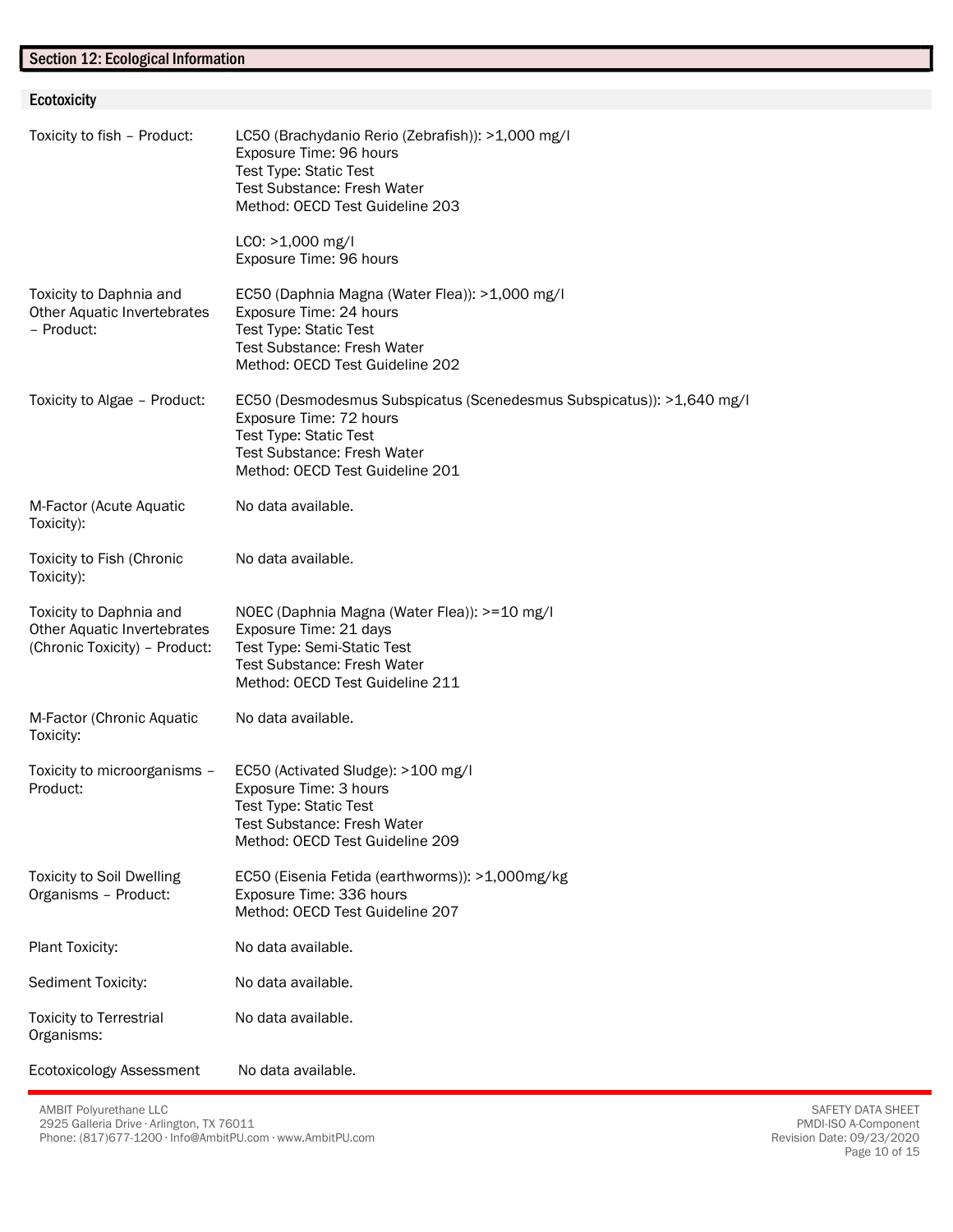Acute Aquatic Toxicity:

| Chronic Aquatic Toxicity:                       | No data available.                                                                                                                                                                            |
|-------------------------------------------------|-----------------------------------------------------------------------------------------------------------------------------------------------------------------------------------------------|
| Toxicity Data on Soil:                          | No data available.                                                                                                                                                                            |
| Other Organisms Relevant to<br>the Environment: | No data available.                                                                                                                                                                            |
| <b>Persistence and Degradability</b>            |                                                                                                                                                                                               |
| Biodegradability - Product:                     | Inoculum: Domestic Sewage<br>Concentration: 30mg/l<br>Result: Not Biodegradable<br>Biodegradation: 0%<br>Exposure Time: 28 days<br>Method: Inherent Biodegradability: Modified MITI Test (II) |
| Biochemical Oxygen Demand<br>$(BOD)$ :          | No data available.                                                                                                                                                                            |
| Chemical Oxygen Demand<br>$(COD)$ :             | No data available.                                                                                                                                                                            |
|                                                 |                                                                                                                                                                                               |

| BOD/COD:                              | No data available. |
|---------------------------------------|--------------------|
| ThOD:                                 | No data available. |
| Dissolved Organic Carbon<br>$(DOC)$ : | No data available. |
| Physico-Chemical<br>Removability:     | No data available. |

# Stability in Water:

| Component: Diphenylmethanediisocyanate<br>Degradation Half Life (DT50): 0.8 days (77°F/25°C)<br>Method: No Information Available.<br>Remarks: Fresh Water |                                                                                                                          | Component: 4,4'-Methylenediphenyl Diisocyanate<br>Degradation Half Life (DT50): 20 hours (77°F/25°C)<br>Method: No Information Available.<br>Remarks: Fresh Water |
|-----------------------------------------------------------------------------------------------------------------------------------------------------------|--------------------------------------------------------------------------------------------------------------------------|-------------------------------------------------------------------------------------------------------------------------------------------------------------------|
| Photodegradation:                                                                                                                                         | No data available.                                                                                                       |                                                                                                                                                                   |
| Impact on Sewage<br>Treatment:                                                                                                                            | No data available.                                                                                                       |                                                                                                                                                                   |
| <b>Bioaccumlative Potential</b>                                                                                                                           |                                                                                                                          |                                                                                                                                                                   |
| Bioaccumulation - Product:                                                                                                                                | Species: Cyprinus Carpio (Carp)<br>Bioconcentration Factor (BCF): 200<br>Remarks: Bioaccumlation is unlikely.            |                                                                                                                                                                   |
| Partition Coefficient: n-<br>octanol/water:                                                                                                               | Component: 4,4'-Methlynenediphenyl Diisocyanate<br>Log Pow: 4.51 (68°F/20°C)<br>pH: 7<br>Method: OECD Test Guideline 117 |                                                                                                                                                                   |
| <b>Mobility in Soil</b>                                                                                                                                   |                                                                                                                          |                                                                                                                                                                   |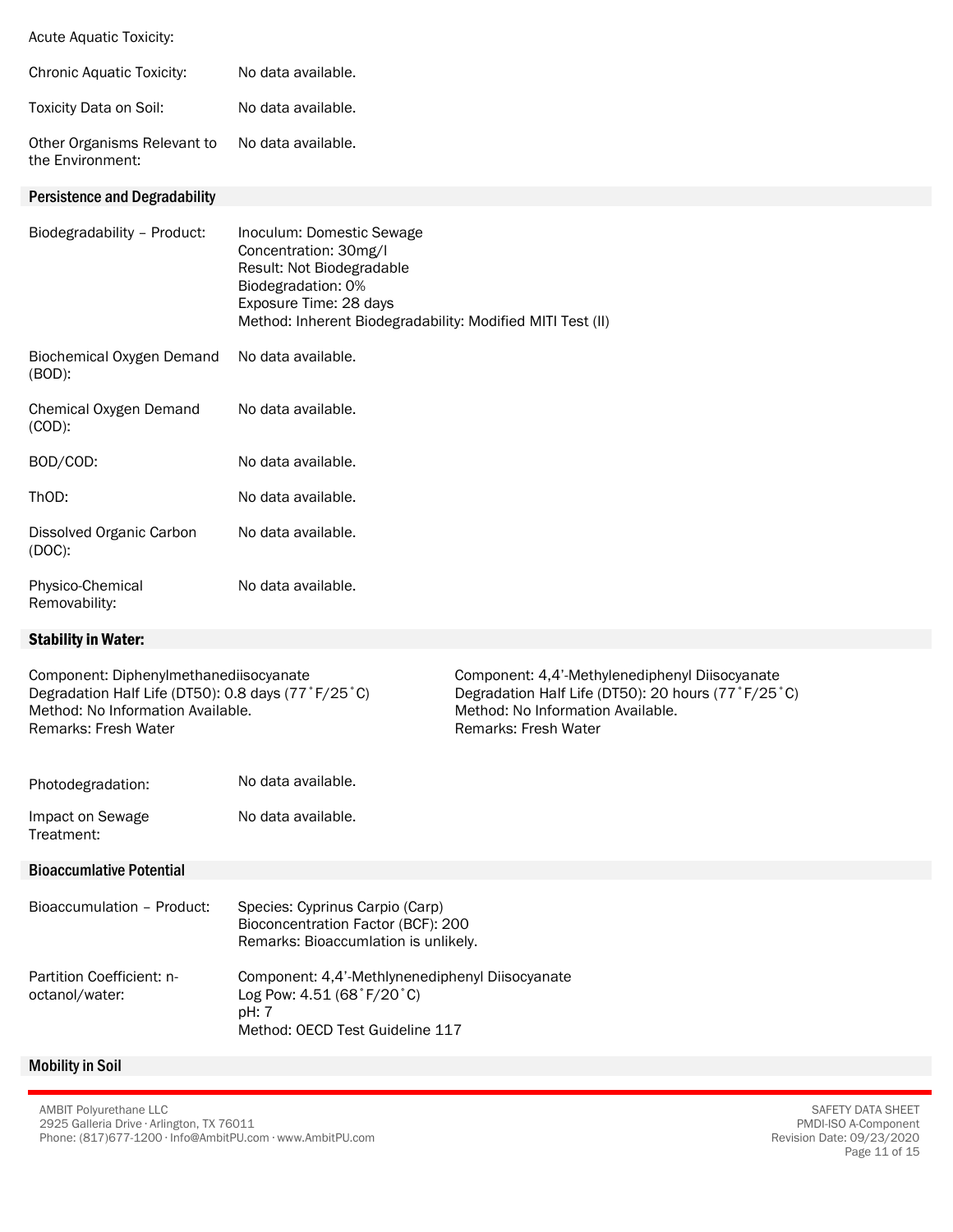| Mobility:                                                   | No data available.                                                                                                                                                                                                                                                                                                       |
|-------------------------------------------------------------|--------------------------------------------------------------------------------------------------------------------------------------------------------------------------------------------------------------------------------------------------------------------------------------------------------------------------|
| <b>Distribution Among</b><br>Environmental<br>Compartments: | No data available.                                                                                                                                                                                                                                                                                                       |
| Stability in Soil:                                          | No data available.                                                                                                                                                                                                                                                                                                       |
| <b>Other Adverse Effects</b>                                |                                                                                                                                                                                                                                                                                                                          |
| Environmental Fate and<br>Pathways:                         | No data available.                                                                                                                                                                                                                                                                                                       |
| Results of PBT and vPvB<br>Assessment:                      | No data available.                                                                                                                                                                                                                                                                                                       |
| <b>Endocrine Disrupting</b><br>Potential:                   | No data available.                                                                                                                                                                                                                                                                                                       |
| Adsorbed Organic Bound<br>Halogens (AOX):                   | No data available.                                                                                                                                                                                                                                                                                                       |
| <b>Hazardous to the Ozone Layer</b>                         |                                                                                                                                                                                                                                                                                                                          |
| Ozone-Depletion Potential:                                  | Regulation: 40 CFR Protection of Environment; Part 82<br>Protection of Stratospheric Ozone - CAA Section 602 Class I Substances<br>Remarks: This product neither contains, nor was manufactured with a Class I or Class II ODS as defined<br>by the U.S. Clean Air Act Section 602 (40 CFR 82, Subpt. A, App. $A + B$ ). |
| <b>Additional Ecological</b><br>Information:                | No data available.                                                                                                                                                                                                                                                                                                       |
| <b>Global Warming Potential</b><br>(GWP:                    | No data available.                                                                                                                                                                                                                                                                                                       |

# Section 13: Disposal Considerations

| <b>Disposal Methods</b> |                                                                                                                                                                                                                                                                                        |
|-------------------------|----------------------------------------------------------------------------------------------------------------------------------------------------------------------------------------------------------------------------------------------------------------------------------------|
|                         |                                                                                                                                                                                                                                                                                        |
| Waste from Residues:    | Dispose of contents and container in accordance with all local, regional, national and international<br>regulations. Do not dispose of waste in sewer. Do not contaminate ponds, waterways or ditches with<br>chemical or used container. Send to a licensed waste management company. |
| Contaminated Packaging: | Since emptied containers may retain product residue, follow label warnings even after container is<br>emptied. Dispose of contents and container in accordance with all local, regional, national and<br>international regulations. Do not re-use empty containers.                    |

# Section 14: Transport Information

| <b>International Regulations</b>                     |                                         |
|------------------------------------------------------|-----------------------------------------|
| IATA:                                                | Not regulated as dangerous goods.       |
| IMDG:                                                | Not regulated as dangerous goods.       |
| Transport in bulk according<br>to Annex II of MARPOL | Not applicable for product as supplied. |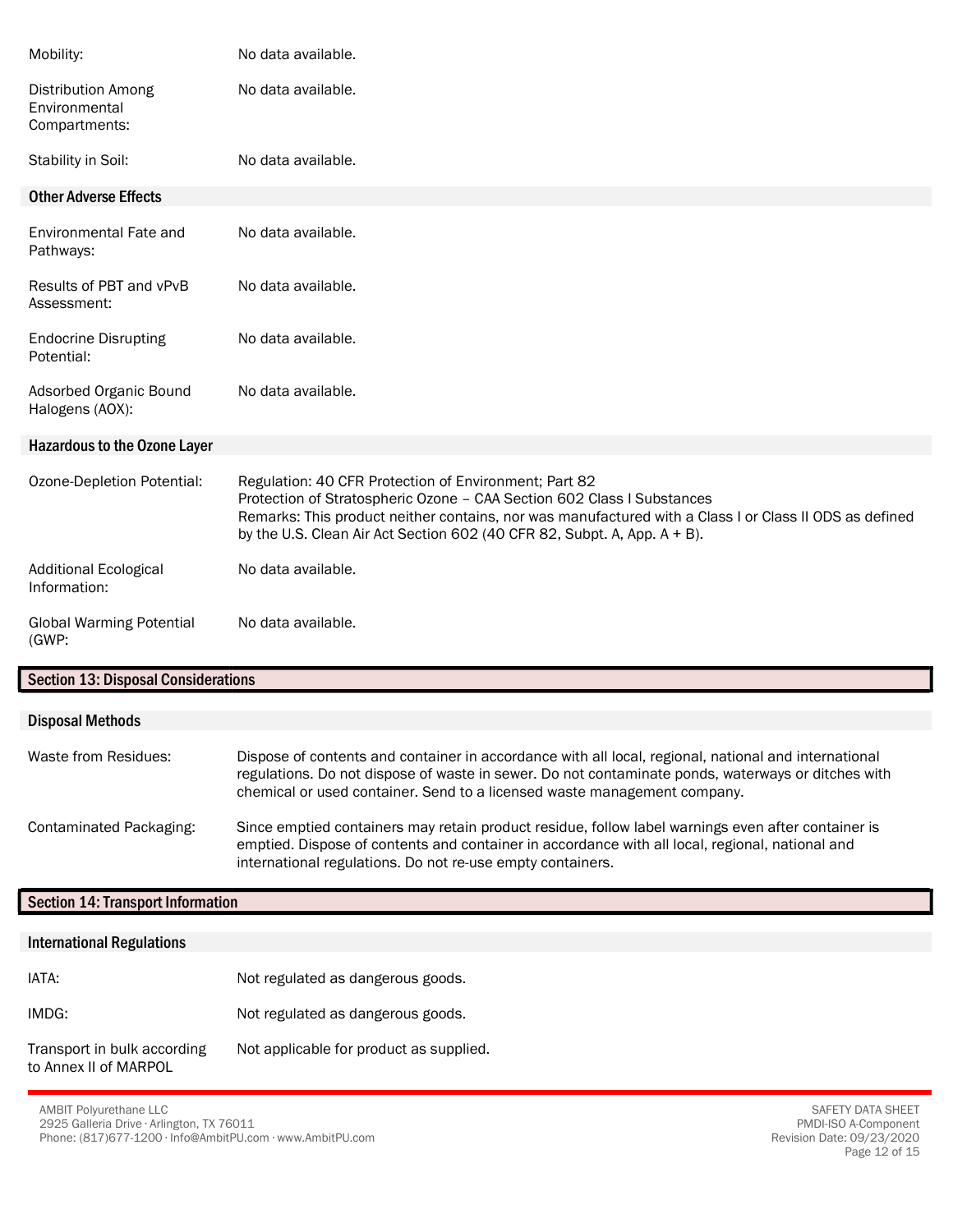### National Regulations

| <b>DOT Classification</b> |                                                                              |
|---------------------------|------------------------------------------------------------------------------|
| UN/ID/NA Number:          | NA 3082                                                                      |
| Proper Shipping Name:     | OTHER REGULATED SUBSTANCES, LIQUID, N.O.S. (Methylene Diphenyl Diisocyanate) |
| Class:                    | 9                                                                            |
| Packing Group:            | Ш                                                                            |
| Labels:                   | CLASS <sub>9</sub>                                                           |
| ERG Code:                 | 171                                                                          |
| Marine Pollutant:         | No                                                                           |

#### Special Precautions for User

The transport classification(s) provided herein are for informational purposes only, and solely based upon the properties of the unpackaged material as it is described within this Safety Data Sheet (SDS). Transportation classifications may vary by mode of transportation, package sizes and variations in regional or country regulation.

## Section 15: Regulatory Information

## EPCRA – Emergency Planning and Community Right-to-Know Act

## CERCLA Reportable Quantity

| <b>Components</b>                                                        |                                                        | CAS#                                                                                                                                                                                                            |       | Component RQ (lbs.) | <b>Calculated Product RQ (lbs.)</b> |
|--------------------------------------------------------------------------|--------------------------------------------------------|-----------------------------------------------------------------------------------------------------------------------------------------------------------------------------------------------------------------|-------|---------------------|-------------------------------------|
| 4,4'-Methylenediphenyl                                                   |                                                        | 101-68-8                                                                                                                                                                                                        | 5.000 |                     | 11,904                              |
| Diisocyanate                                                             |                                                        |                                                                                                                                                                                                                 |       |                     |                                     |
| Chlorobenzene                                                            |                                                        | 108-60-7                                                                                                                                                                                                        | 100   |                     | $\blacksquare$                      |
| *Calculated RQ exceeds reasonable attainable upper limit.                |                                                        |                                                                                                                                                                                                                 |       |                     |                                     |
| <b>SARA 311/312 Hazards:</b>                                             |                                                        | Acute toxicity (any route of exposure). Skin corrosion or irritation. Serious eye damage or eye irritation.<br>Respiratory or skin sensitization. Specific target organ toxicity (single or repeated exposure). |       |                     |                                     |
| <b>SARA 313:</b>                                                         |                                                        | The following components are subject to reporting levels established by SARA Title III, Section 313:                                                                                                            |       |                     |                                     |
|                                                                          |                                                        | Diphenylmethanediisocyanate                                                                                                                                                                                     |       | 9016-87-9           | 50-70%                              |
|                                                                          |                                                        | 4,4'-Methylenediphenyl Diisocyanate                                                                                                                                                                             |       | 101-68-8            | 30-50%                              |
| HAP:                                                                     |                                                        | The following chemical is listed as HAP under the U.S. Clean Air Act, Section 12 (40 CFR) 61):                                                                                                                  |       |                     |                                     |
|                                                                          |                                                        | 4,4'-Methylenediphenyl Diisocyanate                                                                                                                                                                             |       | 101-68-8            | 42%                                 |
| California Prop. 65:                                                     |                                                        | This product does not contain any chemicals known to the State of California to cause cancer, birth<br>defects or any other reproductive harm.                                                                  |       |                     |                                     |
| The Components of the Product are reported in the following Inventories: |                                                        |                                                                                                                                                                                                                 |       |                     |                                     |
| CH INV:                                                                  | On the inventory, or in compliance with the inventory. |                                                                                                                                                                                                                 |       |                     |                                     |
| TSCA:                                                                    |                                                        | On the inventory, or in compliance with the inventory.                                                                                                                                                          |       |                     |                                     |
| DSL:<br>All components of this product are on the Canadian DSL.          |                                                        |                                                                                                                                                                                                                 |       |                     |                                     |
| AICS:                                                                    | On the inventory, or in compliance with the inventory. |                                                                                                                                                                                                                 |       |                     |                                     |
| NZI <sub>O</sub> C:                                                      | On the inventory, or in compliance with the inventory. |                                                                                                                                                                                                                 |       |                     |                                     |
| ENCS:                                                                    | On the inventory, or in compliance with the inventory. |                                                                                                                                                                                                                 |       |                     |                                     |

- KECI: On the inventory, or in compliance with the inventory.
- PICCS: On the inventory, or in compliance with the inventory.
- IECSC: On the inventory, or in compliance with the inventory.
- TCSI: On the inventory, or in compliance with the inventory.
- 
- Inventories: AICS (Australia), DSL (Canada), IECSC (China), REACH (European Union), ENCS (Japan), ISHL (Japan),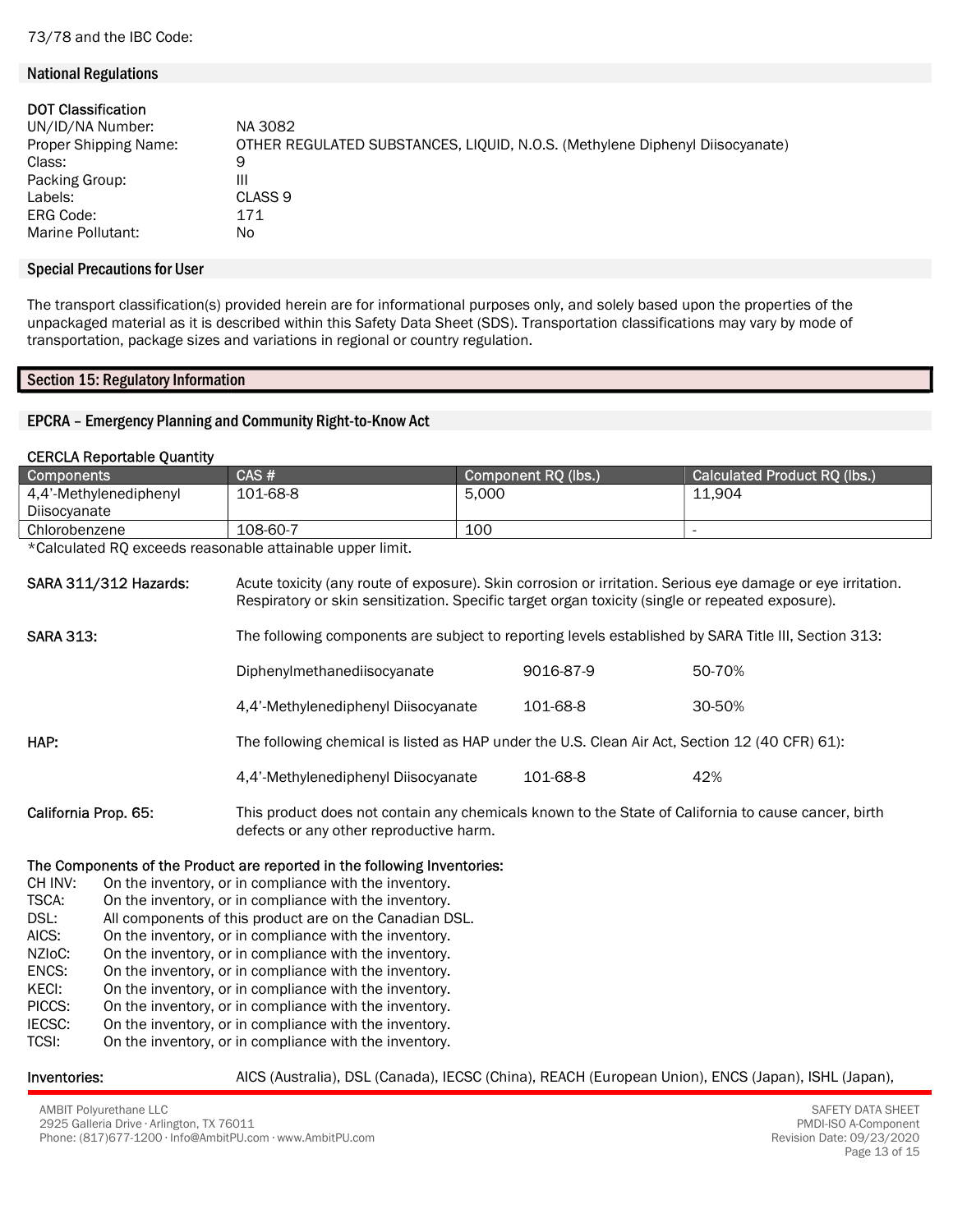KECI (Korea), NZIoC (New Zealand), PICCS (Philippines), TCSI (Taiwan), TSCA (USA).

No substances are subject to TSCA 12(b) export notification requirements.

No substances are subject to TSCA 12(b) export notification requirements.

U.S. Toxic Substances Control Act (TSCA) Section 5(a) Significant New Use Rule List of Chemicals:

U.S. Toxic Substances Control Act (TSCA) Section 12(b) Export Notification (40 CFR 707, Subpt D)

# Section 16: Other Information

# Further Information

NFPA 704 Ratings (Scale 0-4)



| HMIS® IV Ratings (Scale 0-4) |  |   |
|------------------------------|--|---|
| <b>HEALTH</b>                |  |   |
| <b>FLAMABILITY</b>           |  |   |
| <b>PHYSICAL HAZARD</b>       |  | ŋ |

HMIS® ratings are based on a 0-4 rating scale, with 0 representing minimal hazards or risks, and 4 representing significant hazards or risks. The "\*" represents a chronic hazard, while the  $\frac{y}{r}$ " represents the absence of a chronic hazard.

## Liquid Decontaminants (Percentages by weight or volume):

| Decontaminant 1:      | *-Sodium Carbonate: 5 - 10%<br>*-Liquid Detergent: $0.2 - 2\%$<br>*-Water: to make up to 100%<br>*-Reacts slower with diisocyanates but is more environmentally friendly than Decontaminant 2.    |
|-----------------------|---------------------------------------------------------------------------------------------------------------------------------------------------------------------------------------------------|
| Decontaminant 2:      | *-Concentrated Ammonia Solution: 3 - 8%<br>*-Liquid Detergent: 0.2 - 2%<br>*-Water: to make up to 100%<br>*-Contains Ammonia. Ammonia presents health hazards. (see supplier safety information.) |
| ACGIH OSHA Z-1:       | USA. ACGIH Threshold Limit Values (TLV)                                                                                                                                                           |
|                       | USA. Occupational Exposure Limits (OSHA) - Table Z-1 Limits for Air Contaminants                                                                                                                  |
| ACGIH/TWA/ASHA Z-1/C: | 8-hour, time-weighted average<br>Ceiling                                                                                                                                                          |

### Abbreviations:

| <b>DOT</b>  | U.S. Department of Transportation                         |
|-------------|-----------------------------------------------------------|
| <b>IATA</b> | International Air Transport Association                   |
| ACGIH       | American Conference of Governmental Industrial Hygienists |
| <b>NTP</b>  | National Toxicology Program                               |
| IARC        | International Agency for Research on Cancer               |
| <b>PPE</b>  | Personal Protective Equipment                             |
| <b>OSHA</b> | U.S. Occupational Safety & Health Administration          |
| <b>SARA</b> | Superfund Amendments and Reauthorization Act              |
| <b>TSCA</b> | US Toxic Substances Control Act                           |
| <b>CEPA</b> | Canadian Environmental Protection Act                     |
| <b>DSL</b>  | Canada Domestic Substance List                            |
| <b>NPRI</b> | National Pollutant Release Inventory                      |
| <b>NFPA</b> | National Fire Protection Association                      |
| <b>HMIS</b> | <b>Hazardous Materials Identification System</b>          |

AMBIT Polyurethane LLC 2925 Galleria Drive ∙ Arlington, TX 76011 Phone: (817)677-1200 ∙ Info@AmbitPU.com ∙ www.AmbitPU.com

SAFETY DATA SHEET PMDI-ISO A-Component Revision Date: 09/23/2020 Page 14 of 15